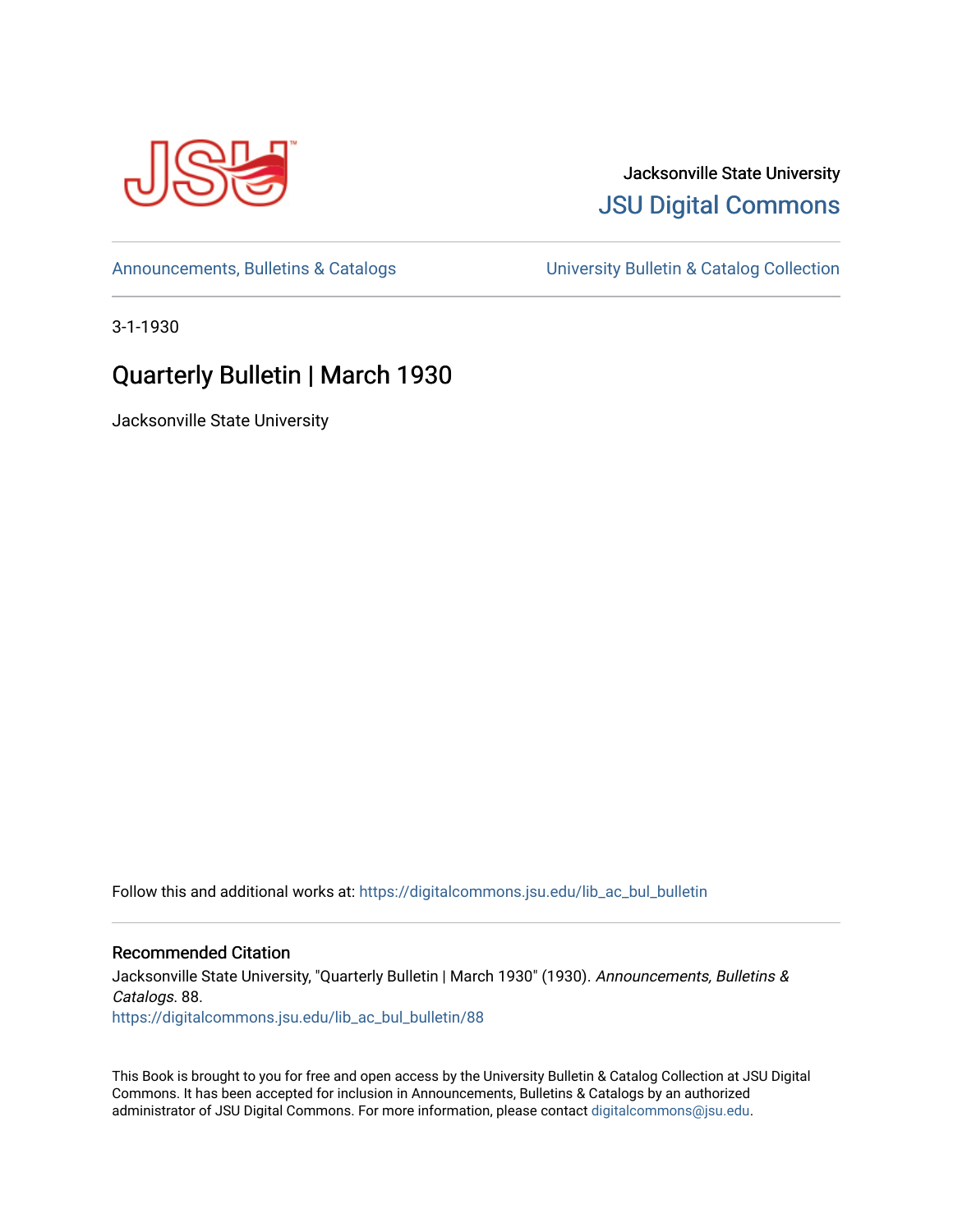| LD2596<br>$.4188$<br>$.24$<br>76.92<br>1930 |           |             | 1929.<br><b>CB</b> |
|---------------------------------------------|-----------|-------------|--------------------|
| Mar                                         | VOL. XXIV | MARCH, 1930 | NUMBER 92          |

# **BULLETIN** OF THE STATE TEACHERS COLLEGE **Jacksonville, Ala.**

# Spring and Summer Quarters **1930**



PUBLISHED QUARTERLY BY THE STATE TEACHERS COLLEGE

OCTOBER DECEMBER MARCH JUNE

Entered as Second-Class mail matter, August 17, 1905, at the Post Office, Jacksonville, Alabama, under the Act of July 16, 1904.

> **LIBRARY** STATE TEACHERS COLLEGE JACKSONVILLE, ALA.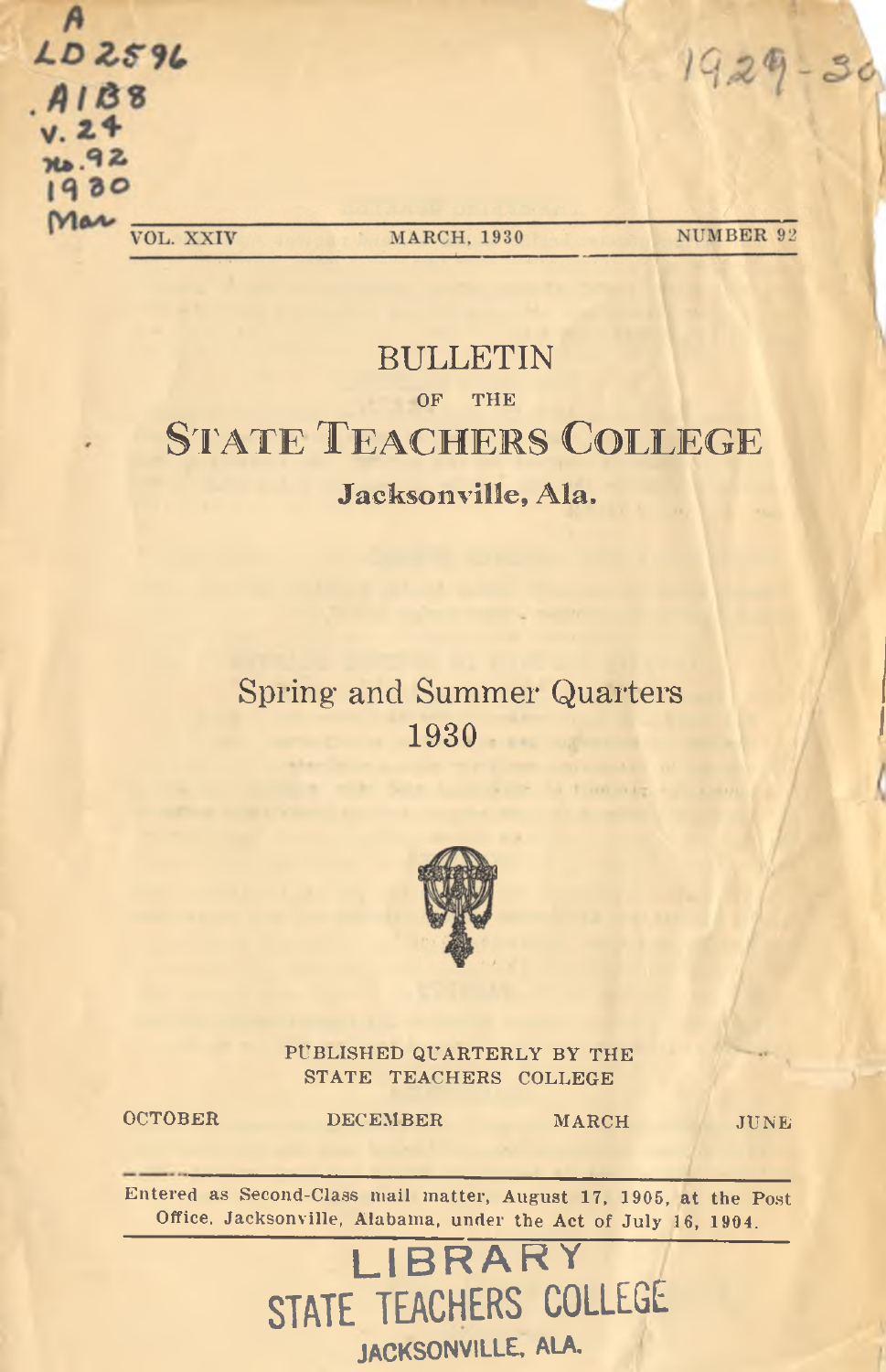### **THE SPRING QUARTER**

The spring quarter begins March 14, and one can make the full quarter's work by entering not over two weeks later, March 24. The last half of the spring quarter begins April 14. If one is teaching or for other reasons can not enter for the full spring quarter a new quarter is provided known as:

### **THE FIFTH QUARTER**

This quarter begins April 14, runs twelve full weeks and is subject to the same rules and regulations as any other part of the year. Only one fee of \$20.00 is required for this quarter. By entering at that time one can get in  $4\frac{1}{2}$  full months, or one-half year's work by the close of summer school.

#### **SUMMER SCHOOL**

Registration for summer school begins Tuesday, May 27. The second term of the summer school begins July 7.

#### **COURSES OFFERED IN SUMMER QUARTER**

- 1. The regular two-year course, including course III.
- 2. The third and fourth years of the new four-year course.
- 3. Courses for extension and renewal of certificates.
- 4. Courses in pre-normal work for mature students.
- 5. Courses for removal of conditions and for making additional credits for students of high schools, normal schools and colleges.

#### **EXPENSES**

Board in the dormitories for the quarter, \$60.00; fee, \$20.00; total for the quarter, \$80.00. Those entering for the last half of the summer quarter pay a fee of \$15.00.

#### **FACULTY**

The faculty for the summer school is the regular faculty of fifty  $m_{\rm e}$  is as it is not thought additional teachers will be needed.

#### **DORMITORIES**

The reservation fee for a room in the dormitory for men or women is \$1.00. These accomodations are limited and the fee should be sent promptly as soon as decision to attend has been reached. The over-flow students are accomodated in the homes of the town.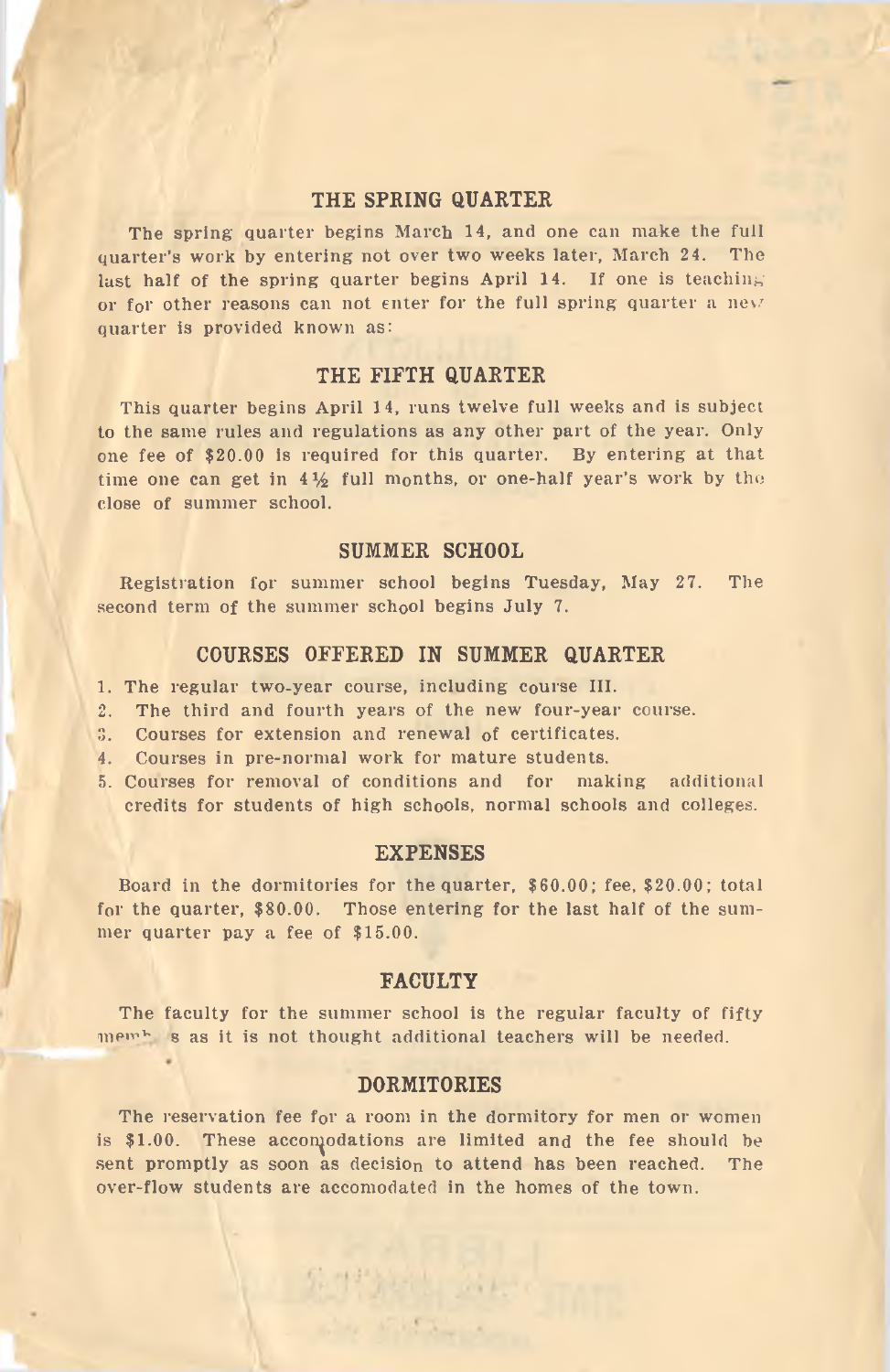#### **WHAT TO BRING**

Cover, room linen, pillow, drinking glass and teaspoon.

### **REDUCED RAIL ROAD RATES**

Most of the railroads are giving reduced rates for round trip. Apply to your agent when buying ticket to Jacksonville. However, you should write to us for an identification certificate.

#### **CERTIFICATES**

All certificates may be renewed or extended by an attendance here in the spring or summer. The same rules and regulations prevail us for 1929.

#### CONFERENCE OE SUPERINTENDENTS AND SUPERVISORS

A conference of superintendents and supervisors of this teachers college district will be held during the summer, the date to be announced later. This will be conducted by a representative from the State Department of Education.

#### **COURSES OF STUDY**

The same general courses are offered for the summer school as for last year as far as they go. They are set forth in the catalog for 1929-30, copies of which are available. The new catalog to be issued April 15, will contain the new curriculums for the two-year and the four-year courses leading to the Bachelor's Degree. It will also contain full information as to entrance and graduation requirements.

#### **HIGH SCHOOL STUDENTS**

A limited number cf high school students who desire to make up subjects or to make additional subjects are permitted to do so in the high school department within the limit set for high schools by the State Department of Education.

## **ATHLETICS AND RECREATION**

Students have the opportunity of playing tennis, volleyball, baseball and other games during the spring and summer. The swimming pool will be opened as soon as weather conditions permit. Picnics and outings by clubs and special groups under proper supervision are a feature of the recreation of the summer school students.

> LIBRARY STATE TEACHERS COLLEGE JACKSONVILLE, ALA.